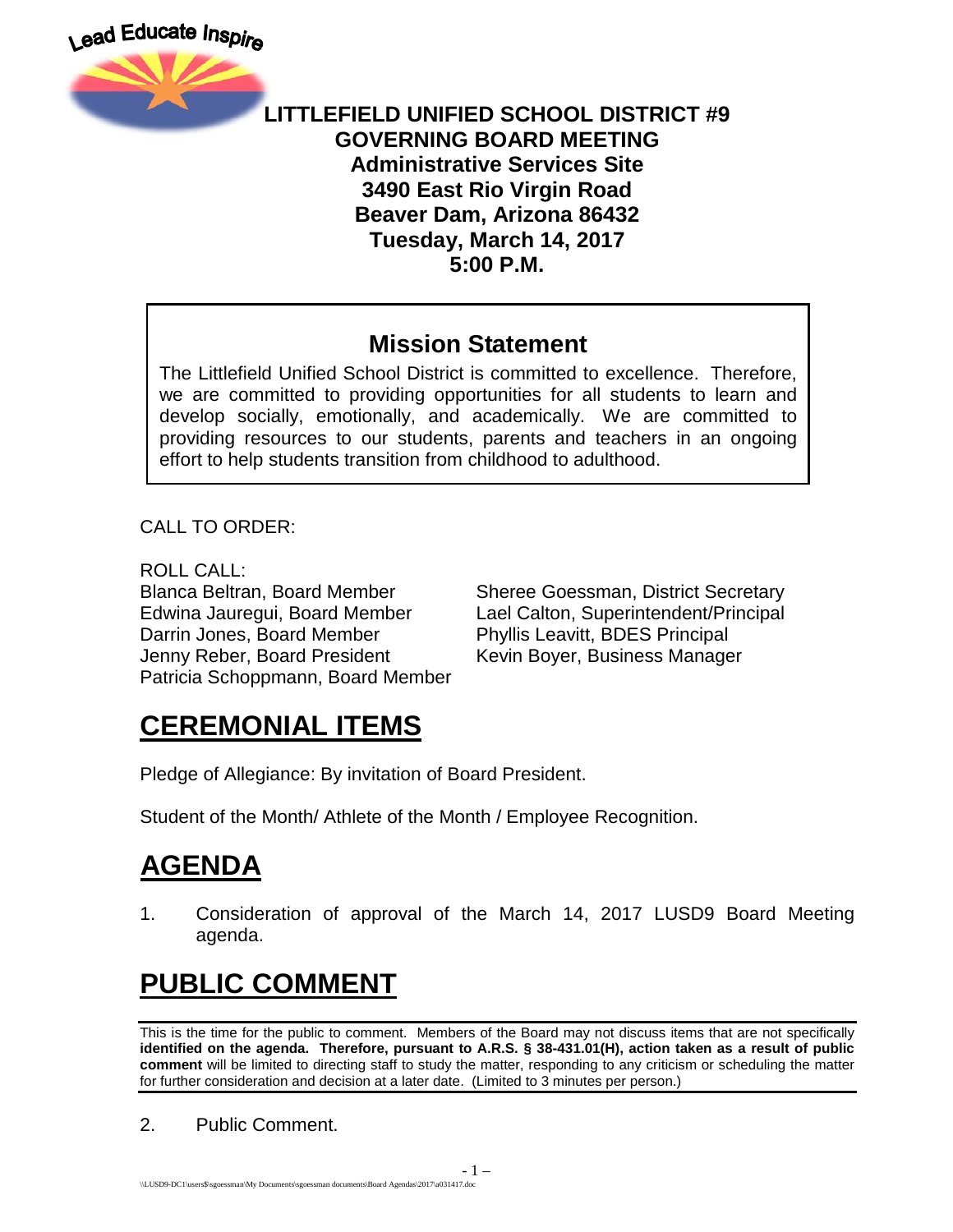

## **INFORMATION AND DISCUSSION:**

- 3. Student Council Report.
- 4. Mr. Boyer, Business Manager.
	- a. Student Activity Account Balance.
	- b. Budget Update.
	- c. Food Service Financial.
	- d. Tax Credit Report.
	- e. Other
- 5. Mrs. Leavitt, Elementary Principal
	- a. Preschool Update
	- b. Other
- 6. Mrs. Calton, Superintendent/Principal
	- a. Recognition Thank you
		- i. Garlick Family
		- ii. Star Nursery
		- iii. David Guimond & Kris Samborsky
	- b. Early Graduates attending the Senior Trip.
	- c. Salary Comparison
	- d. Mohave Community College Pilot Program
	- e. Auditor General School District Spending Report.
	- f. Athletic Banners for Women's Basketball and Wrestling.
	- g. Long Range Maintenance Projects.
	- h. FY 2017-2018  $7<sup>th</sup>$  to 12<sup>th</sup> grade schedule.
	- i. Other
- 7. Board Reports.
	- a. Other

#### **CONSENT AGENDA**

Approval of Routine Orders of Business. Documentation concerning the matters on the Consent Agenda may be reviewed at the Littlefield Unified School District Office, located at 3490 East Rio Virgin Road, Beaver Dam, Arizona. Any Board Member may request an item be pulled off the agenda for further discussion.

- 8. Consideration of approval of the February 14, 2017 Regular Meeting Minutes.
- 9. Consideration of approval of Vouchers:
	- a. LUSD9 Payroll Vouchers: 18/1718.
	- b. LUSD9 Vouchers: 1016 and 1017.

(Members of the public may view the content of the vouchers 24 hours prior to the board meeting in the district office.)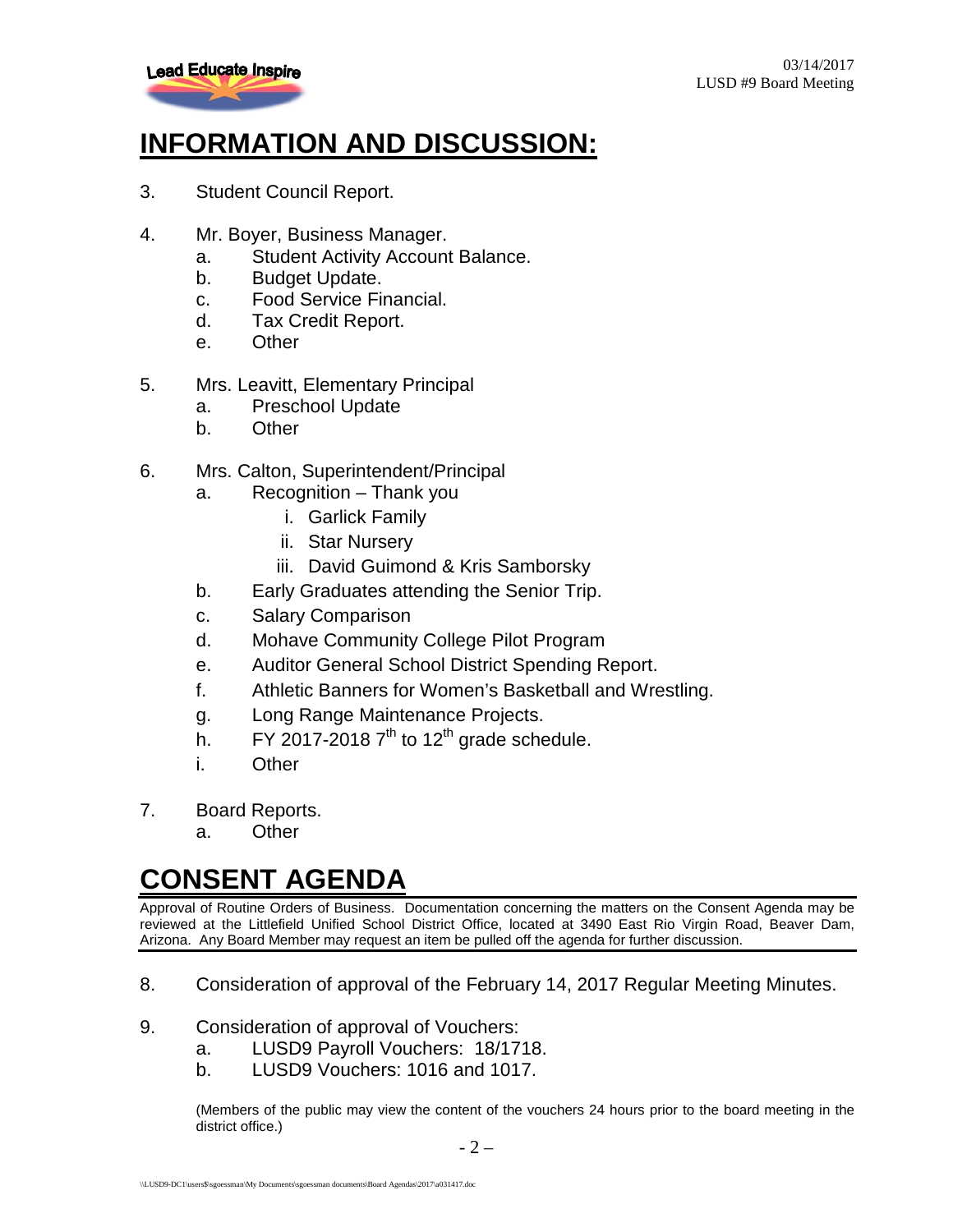

10. Consideration of the following staff resignations/terminations:

| <b>Name</b>                               | <b>Position Location</b> | <b>Last Day</b> |
|-------------------------------------------|--------------------------|-----------------|
| Sandra Ceja-Sanchez   Food Service Worker |                          | 03/10/2017      |

## **ACTION ITEMS AND/OR DISCUSSION**

- 11. Discussion and possible approval of changing the April Governing Board Meeting date.
- 12. Consideration of offering a new Superintendent/HS Principal contract to Ms. Lael Calton for the 2017-2018 school year.
- 13. Consideration of suspending the hiring of a  $7<sup>th</sup> 12<sup>th</sup>$  grade Principal at Beaver Dam High School.
- 14. Consideration of approval of FY 2017/2018 Salary Schedules. a. Certified Salary Schedule. b. Classified Salary Schedule.
- 15. Consideration of approval of FY 2017/2018 School Calendar.
- 16. Discussion and possible approval of the Certified Teacher Contract and Classified Notice of Appointment templates.
- 17. Consideration of approval of a contract between Littlefield Unified School District and The Learning Center for Families.
- 18. Consideration of approval of using Cummins of North Las Vegas and Cashman Equipment to do major engine repairs on the buses.
- 19. Agenda items for the April Meeting.

### **INFORMATION ITEMS**

- 20. News articles about the schools.
- 21. Regulation KJA-R: Relations with Booster Organizations.
- 22. Operational Responsibility Final copy.

### **ADJOURNMENT**